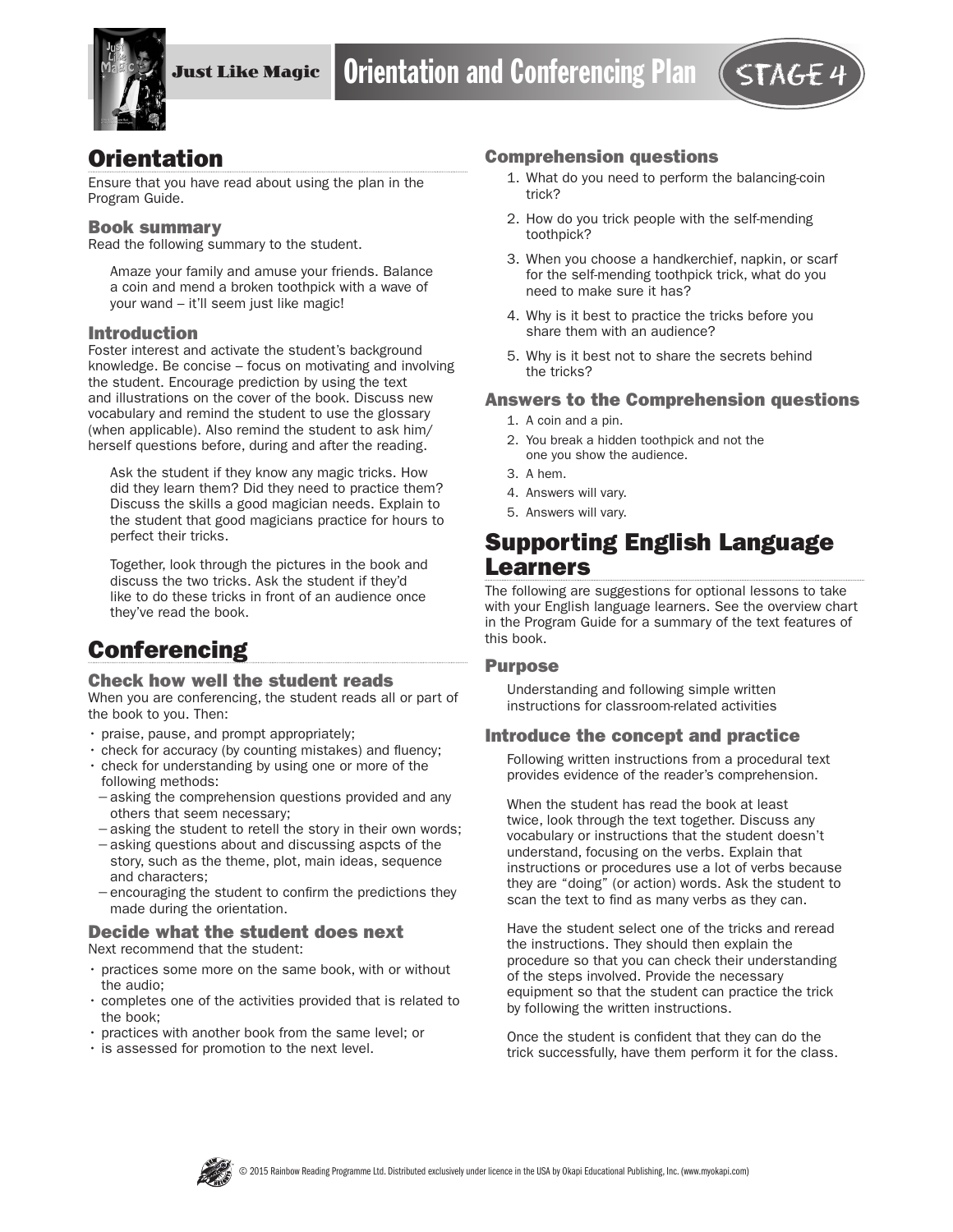



| Introduction: Amaze your family and amuse you friends. Balance a coin and mend a broken toothpick with a wave<br>of your wand – it'll seem just like magic! |  |  |  |  |  |  |  |  |
|-------------------------------------------------------------------------------------------------------------------------------------------------------------|--|--|--|--|--|--|--|--|
| Here are two tricks for you to try. If you practice before                                                                                                  |  |  |  |  |  |  |  |  |
| share them with an ________ and don't                                                                                                                       |  |  |  |  |  |  |  |  |
| tell anyone __________ secrets behind the tricks, _________                                                                                                 |  |  |  |  |  |  |  |  |
| they'll seem just like __________. The Balancing-coin Trick                                                                                                 |  |  |  |  |  |  |  |  |
| A coin appears to ________ on your fingertips without                                                                                                       |  |  |  |  |  |  |  |  |
| ___________ support. For this trick, _________ need: One coin,                                                                                              |  |  |  |  |  |  |  |  |
| One 1.1. Hide the pin in 1.1. Thand between                                                                                                                 |  |  |  |  |  |  |  |  |
| your first _________ fingers. 2. Using your other _________ ,                                                                                               |  |  |  |  |  |  |  |  |
| take a coin from __________ pocket or borrow a ________                                                                                                     |  |  |  |  |  |  |  |  |
| from someone in the ___________. Pass it around for _______                                                                                                 |  |  |  |  |  |  |  |  |
| audience to examine. 3. Lay _________ coin on top                                                                                                           |  |  |  |  |  |  |  |  |
| of _______ fingers that are holding ______ hidden pin.                                                                                                      |  |  |  |  |  |  |  |  |
| 4. Lift the <u>equal</u> and pin into a <u>equal</u> position near                                                                                          |  |  |  |  |  |  |  |  |
| the ends __________ your fingers. Make sure _________ the                                                                                                   |  |  |  |  |  |  |  |  |
| pin is below ________ top of the coin _________ that the                                                                                                    |  |  |  |  |  |  |  |  |
| audience can't see it.                                                                                                                                      |  |  |  |  |  |  |  |  |

| <b>Accuracy Chart</b> (Exact word replacement only) |              |                    | <b>Errors</b>                                                   |
|-----------------------------------------------------|--------------|--------------------|-----------------------------------------------------------------|
| <b>Words Entered</b>                                | <b>Score</b> | Level              | $M$ = Meaning (makes sense) $S =$ Syntax (sounds right)         |
| More than 11 correct                                |              | Independent        | Seen $\subset$<br>Heard $\subset$<br>Unseen $\subset$ $\supset$ |
| 10 or 11 correct                                    |              | Instructional      | Comments:                                                       |
| Fewer than 10 correct                               |              | <b>Frustration</b> |                                                                 |

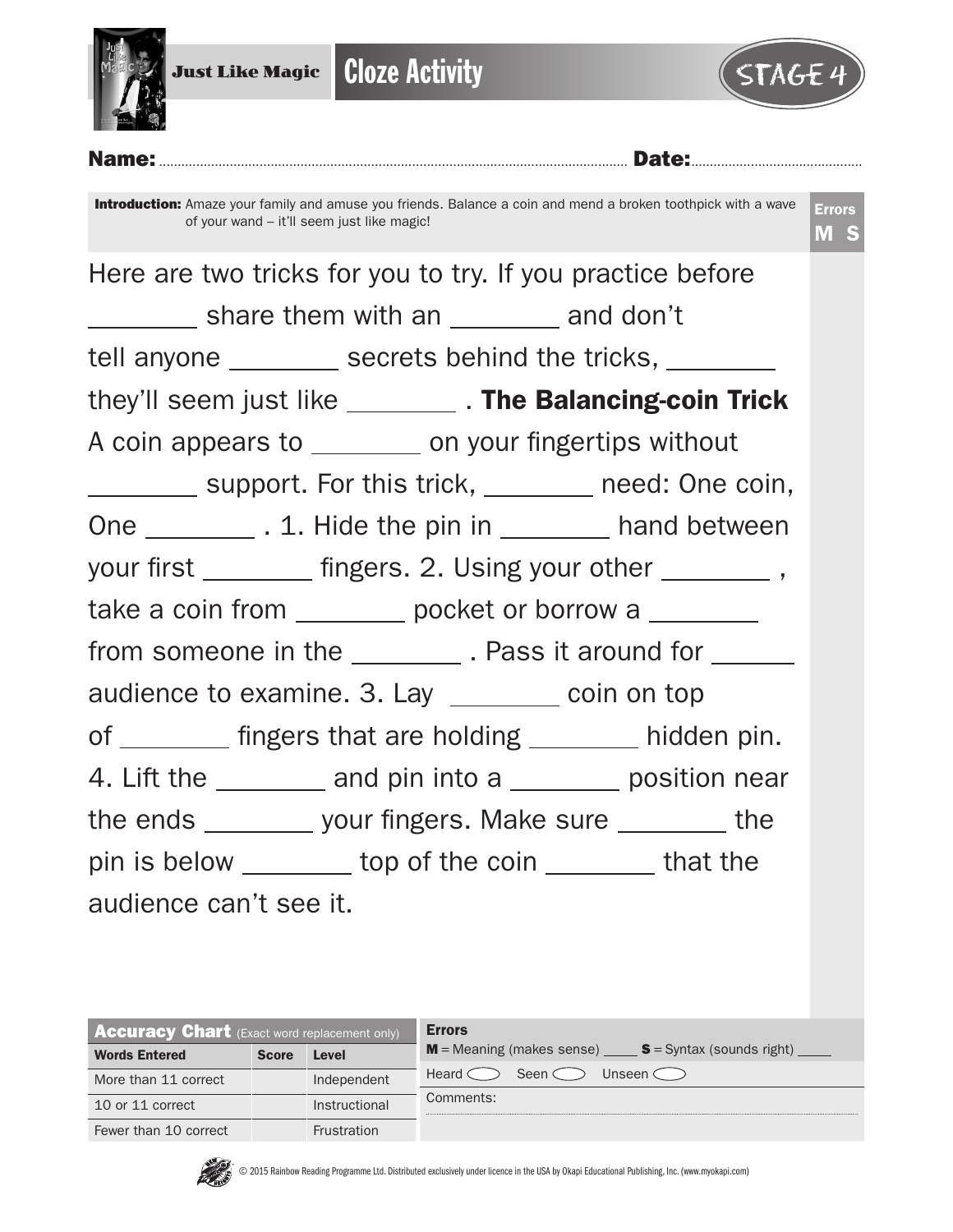

Here are two tricks for you to try. For the Balancing-coin Trick, you'll need one coin and one pin. Hide the pin in your hand between your first two fingers. Using your other hand, pass it around for the audience to examine. Lay the coin on top of the fingers that are holding the hidden pin. Lift the coin into a standing position near the ends of your fingers. Make sure that the pin remains hidden at all times. Hold the pin tightly between your two fingers, and the coin should balance there. Say some magic words as you wave your other hand over the coin. Slowly release your grip on the pin, and the coin will slide back to rest on your fingers. Invite the audience to examine it again. If you keep the pin hidden at all times, it'll seem just like magic. For the Self-mending Toothpick Trick, you'll need a napkin and some wooden toothpicks. Hide a toothpick in the hem of the napkin. Hold the napkin by the hidden toothpick. Shake it gently and lie it on a flat surface. Lie some toothpicks in your hand and invite someone from the audience to choose one. Place this toothpick in the center of the napkin. Lastly, roll up the napkin and hand it to someone in the audience. Ask them to break the toothpick in half. Move your hand over the napkin and say a few magic words. Slowly unroll the napkin and show your audience the unbroken toothpick. It'll seem just like magic!

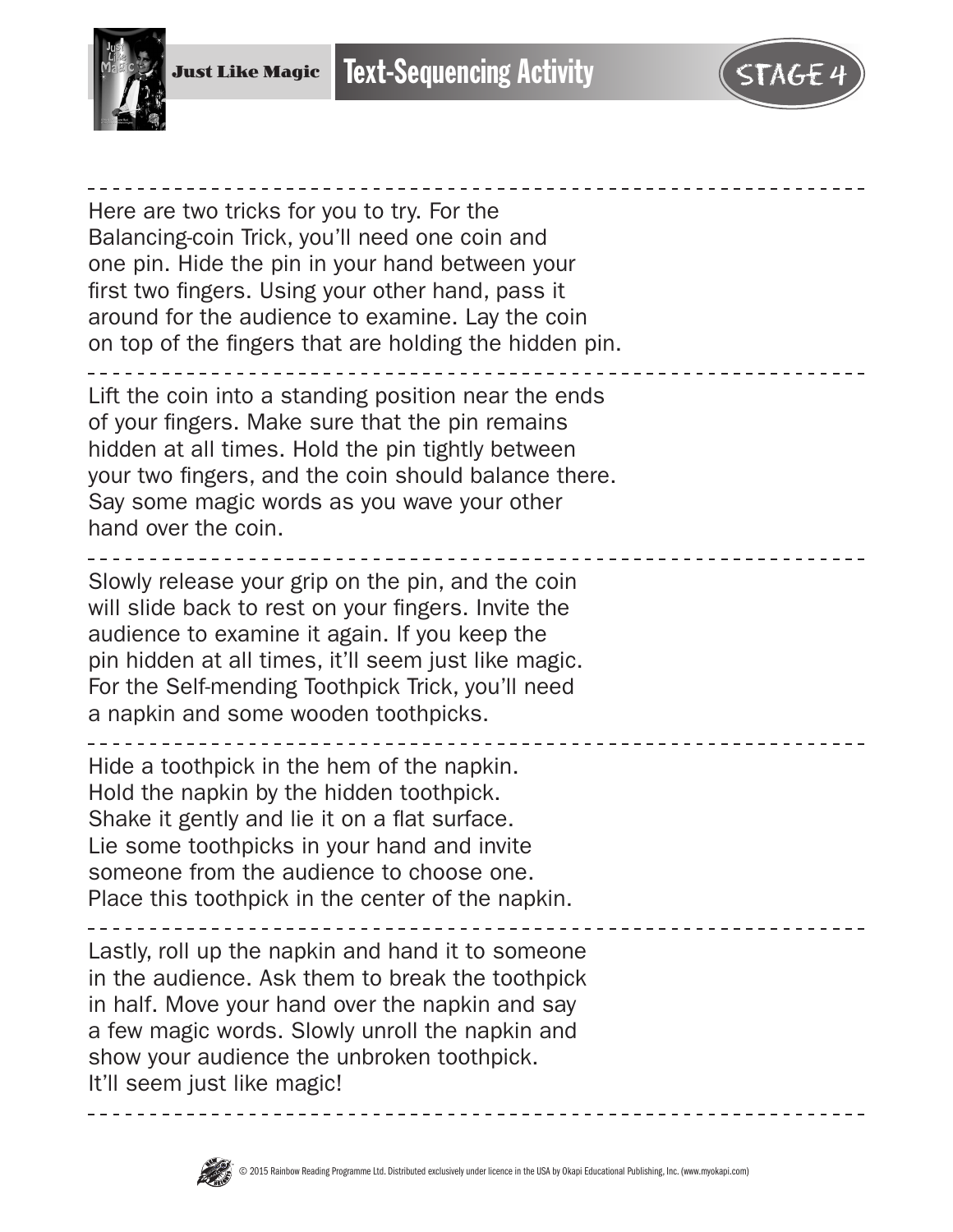

## Name:.............................................................................................................................. Date:..............................................

Words can be found in these directions:



The letter in each square can only be used in one word.

| $\mathbf b$                                                                                                        | t           | r           | i                                               | $\mathbf C$ | k                                                         | İ.          | a           | r                                                        | $\mathbf O$ | U           | n | $\mathbf d$ |
|--------------------------------------------------------------------------------------------------------------------|-------------|-------------|-------------------------------------------------|-------------|-----------------------------------------------------------|-------------|-------------|----------------------------------------------------------|-------------|-------------|---|-------------|
| e                                                                                                                  | $\mathbf C$ | $\mathbf b$ | h                                               | a           | n                                                         | d           | n           | S                                                        | $\mathbf O$ | n           | e | h           |
| f                                                                                                                  | $\mathbf O$ | p           | a                                               | S           | t                                                         | h           | e           | t                                                        | t           | m           | a | i           |
| $\mathbf O$                                                                                                        | İ           | r           | f                                               | I           | h                                                         | a           | a           | i                                                        | $\mathbf O$ | a           | t | d           |
| r                                                                                                                  | n           | a           | İ                                               | t           | a                                                         | a           | I           | $\mathbf S$                                              | p           | İ           | y | d           |
| e                                                                                                                  | r           | $\mathbf C$ | n                                               | t           | İ                                                         | n           | k           | I                                                        | e           | t           | t | e           |
| S                                                                                                                  | e           | t           | g                                               | h           | $\mathbf C$                                               | m           | $\mathbf C$ | e                                                        | r           | $\mathbf 0$ | h | n           |
| I                                                                                                                  | m           | İ           | e                                               | e           | İ                                                         | n           | e           | e                                                        | S           | U           | i | a           |
| $\mathbf O$                                                                                                        | a           | $\mathbf C$ | r                                               | r           | f                                                         | $\mathbf O$ | r           | $\mathbf S$                                              | $\mathbf 0$ | $\mathbf C$ | n | $\mathsf S$ |
| W                                                                                                                  | İ           | e           | $\mathbf S$                                     | e           | I                                                         | İ           | k           | e                                                        | n           | h           | k | k           |
| I                                                                                                                  | n           | y           | $\mathbf O$                                     | U           | r                                                         | S           | $\mathbf O$ | m                                                        | e           | $\mathbf 0$ | n | e           |
| y                                                                                                                  | W           | $\mathbf 0$ | $\mathbf O$                                     | d           | e                                                         | n           | $\mathbf C$ | e                                                        | n           | t           | e | r           |
| $\mathbf S$                                                                                                        | t           | a           | n                                               | d           | İ                                                         | n           | g           | g                                                        | f           | I           | a | t           |
| all<br>around<br>before<br>center<br>for<br>hand<br>like<br>is<br>shake<br>remain<br>the<br>stay<br>trick<br>touch |             |             | ask<br>coin<br>hidden<br>one<br>slowly<br>there | wooden      | at<br>fingers<br>in<br>person<br>someone<br>think<br>your |             |             | balance<br>flat<br>into<br>practice<br>standing<br>times |             |             |   |             |

Words to find:

Use the letters that are left to make the word that tells what kind of word you could say at the end of each trick...........................................................................................................................................

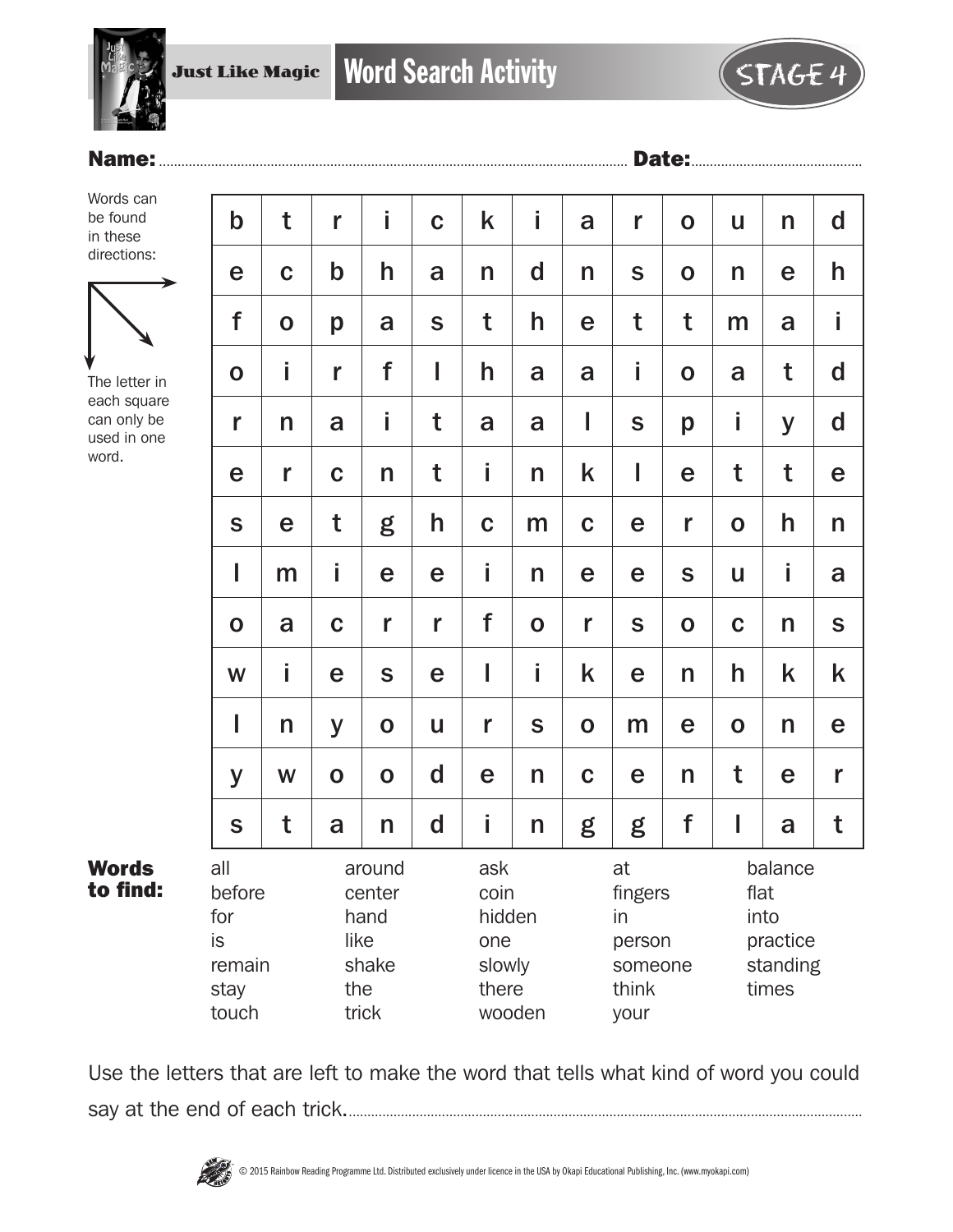



 $*$  The highest number starts.

## $*$  You need to spin the exact number to move onto the END square.



 $\begin{array}{|c|c|c|c|}\n\hline\n2 & 3\n\end{array}$ 



Lift the

a turn.

15

on to 21.

18

16

© 2015 Rainbow Reading Programme Ltd. Distributed exclusively under licence in the USA by Okapi Educational Publishing, Inc. (www.myokapi.com)